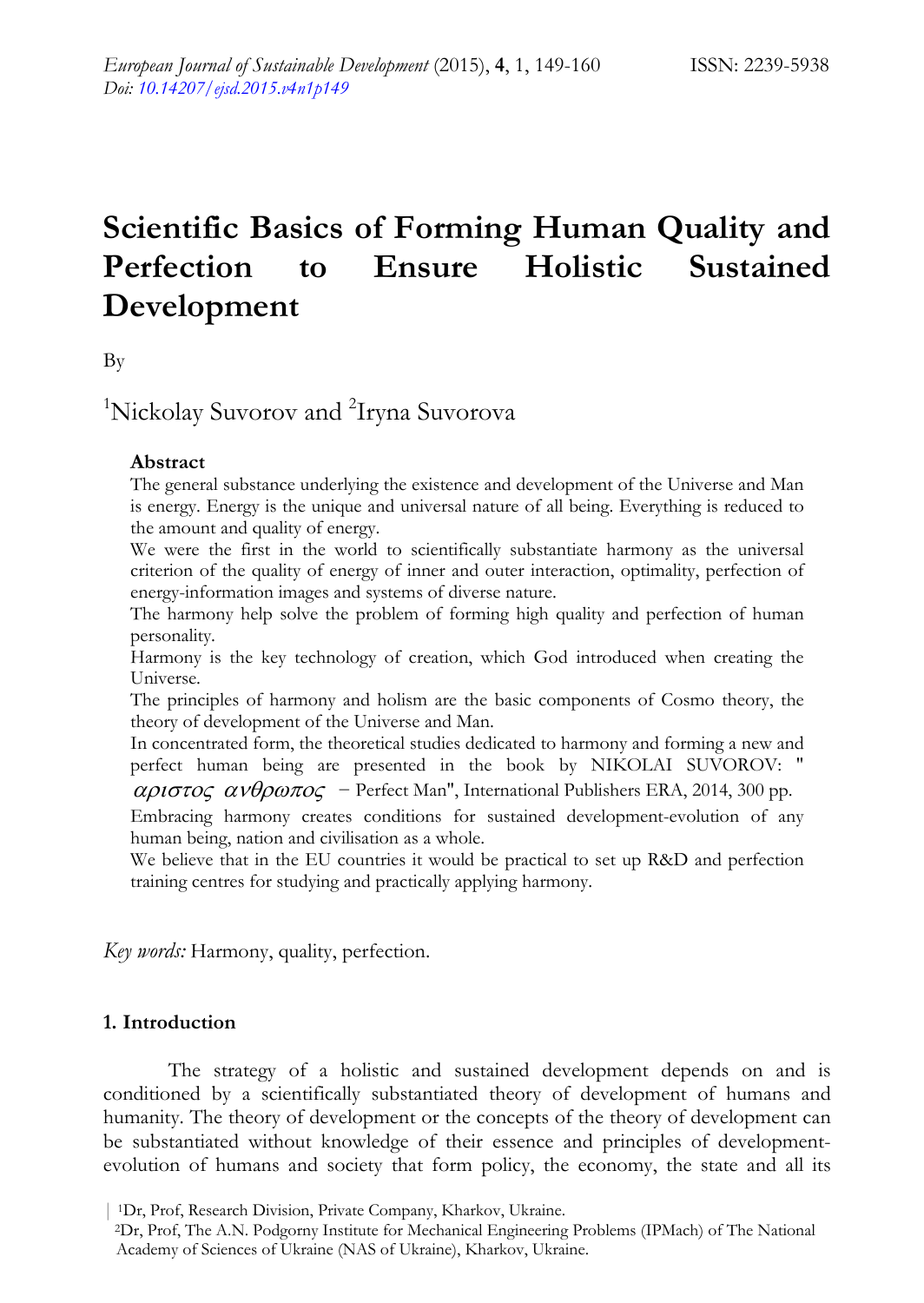superstructures. Hence, the paramount thing is the scientific substantiation of the strategy of development-evolution of humans, thus forming a prime and perfect individual and a collective of individuals – groups, collectives of people, and as a whole, of society and the nation. Hence, in the first place, in the context of science, it is essential to substantiate the lines of development of Homo sapiens; develop methods and means of forming new humans, viz. humans with new qualities, principles, laws, and rules of a whole lifestyle – the humans of the future.

The call for quality and quality changes is the response to the challenges of time and the New Epoch. Qualitative changes presuppose creation and formation of everything new and advanced; the aspiration to progress and an integral and systemic optimisation, to a new stage of evolution of humans, to harmony and perfection, to acme (Greek  $\eta \alpha \kappa \mu \eta$ ) – the summit, the supreme point – and to opulence, prosperity, and welfare. In established modern terminology, fundamental changes are called innovative ones.

In spite of the relatively high level of development of science, presently there is no theoretically substantiated path of human development-evolution. Humans are actually 'developing' according to the principle stated in Russian folk tales: Go I Know Not Whither!

The absence of an idea of national development in both the 'new' countries of the CIS of the former USSR and the 'old' countries of Europe and America prove the correctness of the above statement.

Free will and freedom of choice are the dominant ideas of a life philosophy. With this in view, the duty and responsibilities of a human became secondary with regard to one's rights. Moreover, it is worth mentioning that, for a long time, a primitive philosophical dogma was formed and instilled in the minds of the majority of people, viz. that matter, material welfare and material wellbeing are primary, and that consciousness (energy of mind) is secondary. Consciousness and supreme entities turned out to be secondary, their role being reduced to servicing lower entities, in particular, the insatiable physical body. Eventually, a vague mind-set had begot a stable image of a human being as consumer.

Absolutisation of matter and the physical body led to incomprehension of the complex composite and, at the same time, holistic energy-informational essence of the human being. The distorted interpretation of human nature precluded establishing the essence of the quality and criteria of perfection of the human personality, and determining the direction of development-evolution of Homo sapiens.

Without belief, lofty ideals and anchorages, without honour and conscience, and morality and ethics, and without an aspiration to the summit and perfection, Homo sapiens has degenerated and deteriorated.

The Lord said, 'To remove the self-destruction program, it is essential, above all things, to change the human worldview.' [1]

The human being is meant to be Homo sapiens irrespective of his socioeconomic, ideological, religious and national environment. All people taken together, jointly, including the faithful, over a long period have formed a self-destruction program.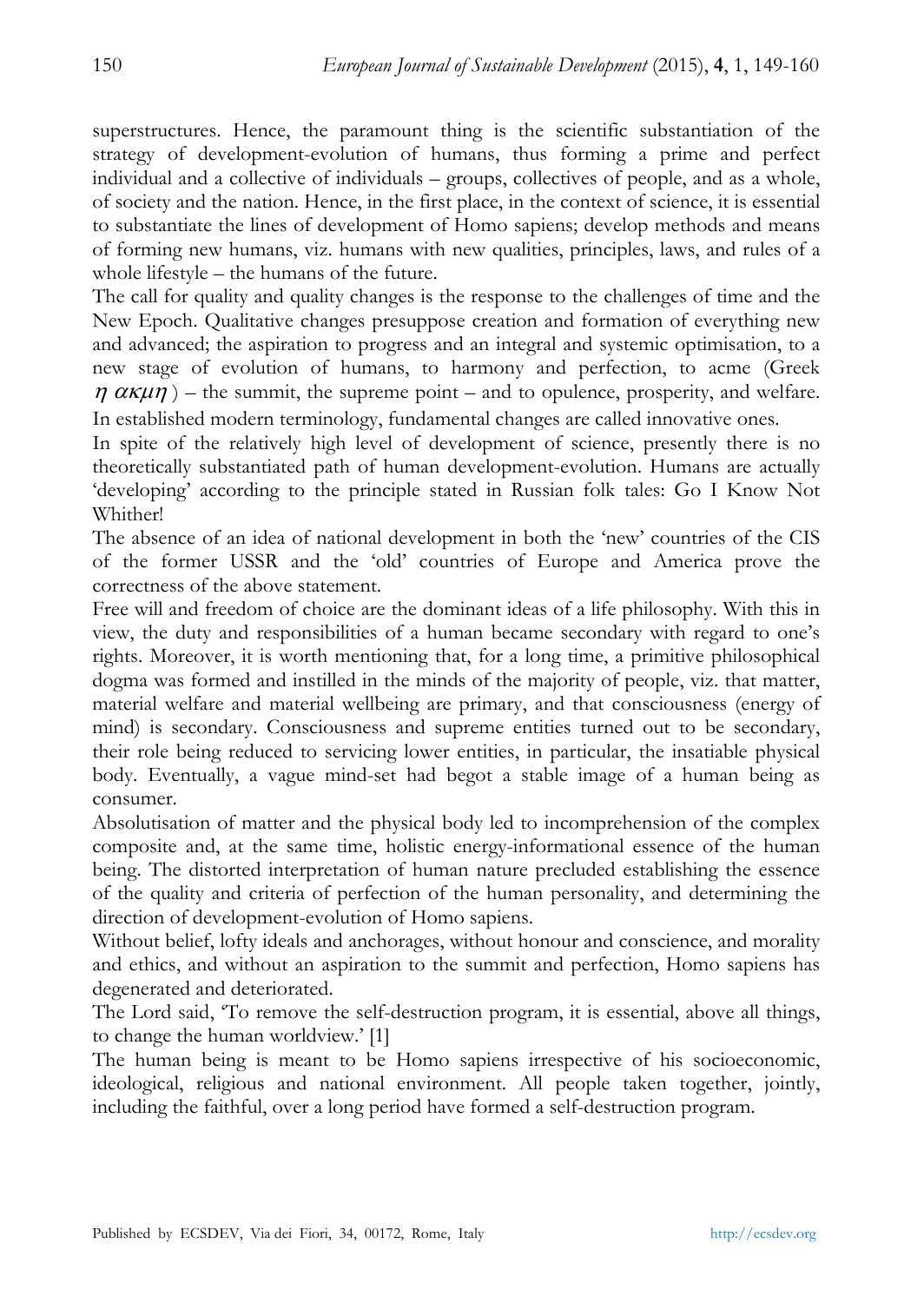# **2. On the necessity of developing morality and ethics**

By playing down the role and significance of the principal philosophical issue till present, humanity failed to develop the fundamentals of a proper worldview – a system of moral and ethical norms, and principles of human development-evolution based on the Great Cosmic Law, Law of Development, God's Law, and the Law of Harmony, which would allow substantiating the methods of solving the problem of forming a prime and perfect human personality.

Unfortunately, reference and philosophy literature gives no clear definition of the notions of morality and ethics. For example, in encyclopaedic dictionary [2], compiled under the supervision of a big group of prominent scientists, the following definitions are used: ethics – see morality; morality – see ethics. Such definitions can be used solely as a grotesque. Every reader can assure oneself in the simplified interpretation of ethics and morality.

If the content and form of a word have not been formulated, then such a word is insentient and empty. Hence, even theory has not offered in full the norms of moral and ethical principles of life, which would be compulsory for each and all individuals living in one environment, and one energy-informational field and space.

Without a comprehensive knowledge of morality and ethics, a discussion on the content of a proper worldview would be impossible. Without assimilating a system of moral and ethical categories of life and being, individuals and society become immoral and unethical.

The universal substance underlying the existence and development of the Universe and Humans is energy: the fine energy of the spirit, reason, senses, emotions, desires, as well as the dense energy of matter. Energy is the unique and universal essence of all Being.

From the viewpoint of the advanced achievements of many young sciences of the  $20<sup>th</sup>$ century, a society and a nation can be considered complex energy-informational (bio energy-informational) images and systems. The energy-informational approach makes it possible for researchers to arm themselves with analysis and synthesis methods, which have gained a foothold in physico-mathematical and engineering sciences, to form new anthropological energy-informational images of humans and collectives of people.

Energy is an entity that unites EVERYTHING, seemingly not lending itself to unification, and it can solve things, which seemed unsolvable. EVERYTHING is reduced to the quantity and quality of energy, and the quality of energy of interaction.

The quality of energy of interaction of people is defined by ethics and, as whole, by the worldview. Absence of canons, laws, rules of ethics, and a proper worldview give rise to full liberty of morals, disturbed moderation in everything and, as a consequence, a degraded quality of the human personality, and a bad quality of energy of interaction between people.

We were the first to scientifically substantiate and prove that the universal criterion of the quality of energy of inner and external interaction, and optimality and perfection of energy-informational images and systems of different nature is harmony.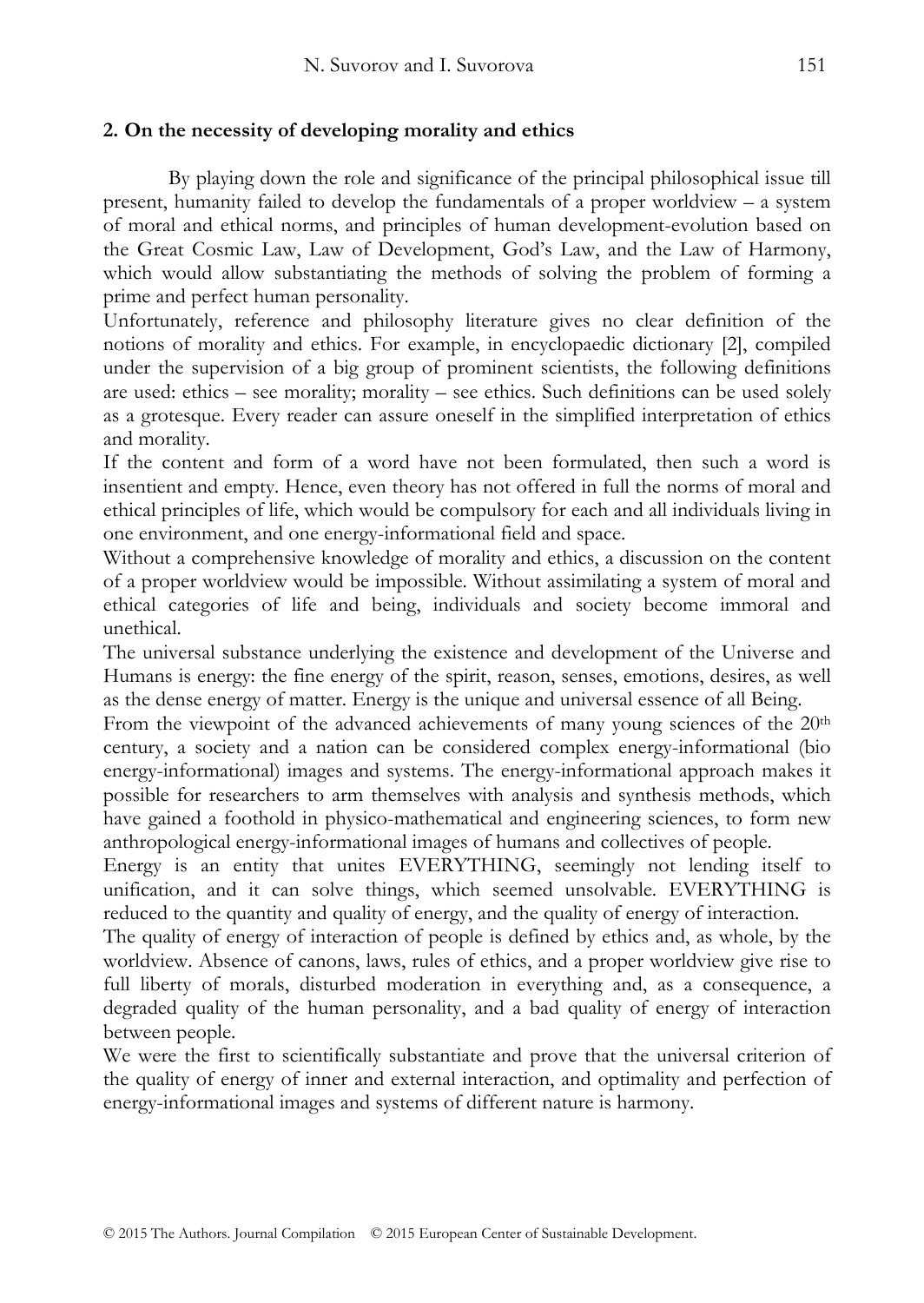## **3. Mathematical interpretation of harmony**

The Supreme Spiritual Hierarchs stress the necessity and expediency of cognising harmony.

THE LOGOS OF LORD THE GOD: 'All development proceeds to create maximal harmony. This is what one must aspire to.' [1]

THE LOGOS OF JESUS CHRIST: 'It is harmony to what a human must aspire to; however, the search for harmony is a challenging task and solving it is the goal of everything manifested and existing.' [1]

Presently, we have developed a philosophical and mathematical interpretation of harmony, and have defined its quantitative measure. Practical computations of harmony for simple and complex technical energy-informational images and systems  $[3 - 8]$ , and for live organisms [9] have been done.

Comprehensive research into harmony has been done in authors' papers  $[4 - 7]$ .

This paper expounds certain fundamental concepts exposing the essence of harmony.

A scientific substantiation of harmony can introduce revolutionary change to many areas of vital activities of an individual person and of all people, but mainly it can help solve the problem of forming a prime and perfect human personality.

The word *correlation* and its derivatives *autocorrelation* and *mutual correlation* correspond to the utmost to the sense of the word *harmony*.

Autocorrelation – concordance, coincidence, similarity, correspondence, affinity, coalescence, and unity with a reference or ideal image**.** 

Mutual correlation – balance, equilibrium, steadiness of opposite categories (Yang, Ying), opposing energies  $(4, 4)$ .

Auto and mutual correlation have a mathematical form of presentation; hence, the harmony of energy-informational images can also be expressed mathematically. In mathematical terms, the harmony of energy-informational images of different nature is described by the condition of orthogonality in the form of two functionals:

the coefficient of autocorrelation of reference or ideal ones with real energyinformational images  $\rho$ ;

the coefficient of mutual correlation between energy-informational images  $- r$ .

Thereat, autocorrelation coefficient  $\rho$  defines inner harmony, and mutual correlation coefficient *r* defines external harmony.

The coefficients of auto and mutual correlation are determined by expressions

$$
\frac{1}{E_0}\int_{\{t\}} S_i(t,C)S_{sj}(t,C)dt = \begin{cases} \rho, i=j, & i,j=\overline{1,M} \\ r, i\neq j, & \end{cases}
$$

The full energy *E* of inner and external interaction of energy-informational images has the form

$$
E = \int_{\{t\}} S_i(t, C) S_{sj}(t, C) dt = \begin{cases} E_0 \rho, i = j, \\ E_0 r, i \neq j, \end{cases} i, j = \overline{1, M}.
$$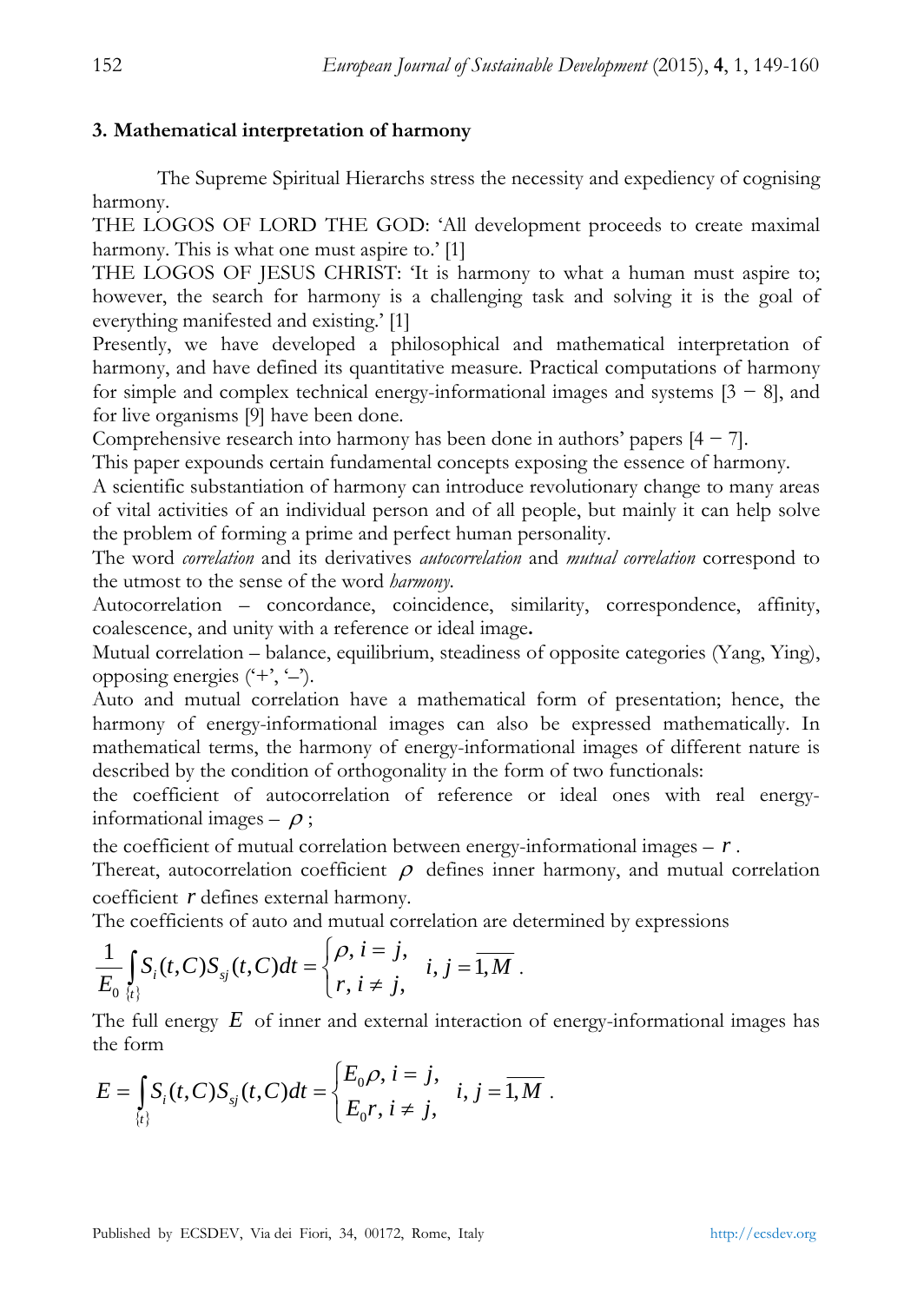Here,  ${S_i(t,C)}_{i=1}^M$  is the set of real energy-informational images, M is set dimensionality,  ${S_{sj}(t, C)}_{i=1}^M$  is set of reference energy-informational images, *C* is energy parameter, a multidimensional value (vector),  $=\int_{\{t\}} S^2(t,C)dt=\int_{\{t\}}$  $E_0 = \int S^2(t, C) dt = \int S_s^2(t, C) dt$ 

is own energy of images,  $\{t\}$  is observation time interval. For orthogonal energyinformational images, the condition  $\rho = 1$ ,  $r = 0$  holds.

### **4. The harmony-ethics and harmony-morality Logos**

The necessity to develop lofty moral and ethical norms and principles of interaction of people requires the introduction of a new Logos, viz. harmony-ethics and harmony-morality. Logos is a word linked to reason into a unique and inseparable whole. Harmony-ethics is an affirmation of that the fundamental principle of ethics is harmony, or more specifically, inner harmony. The ethics of an individual is an evaluation of the quality of his/her inner content, character, disposition, habits, and worldview. Ethics characterises the inner harmony of a person by comparison or the mathematical operation of convolution of the person's energy-informational image with a certain model or ideal image. The Supreme Ideal Energy-Informational Image for a human being is God. God is the Energy-Informational Field with a positive creative energy, a Creator of 'Luminous Forces' of the World.

Sanskrit helps establish the philosophical interpretation of the category of ethics. In Sanskrit, *yoga* means 'relation and unity'. Yoga is a means of uniting a person with God, achieving the supreme level of inner harmony.

In mathematical terms, the supreme level of harmony-ethics corresponds to autocorrelation coefficient  $\rho = 1$ . Equality  $\rho = 1$  means that a person has formed a prime energy of inner interaction with the Ideal Energy-Informational Image.

An approach to the potential level of ethics is a manifestation of the best concordance of a person with God, an attainment of harmony-love with HIM, and hence, of love for oneself and other human beings.

A high level of inner harmony, a better character, disposition, exemplary behaviour, noble skills and habits, and as a whole, a proper worldview favours the formation of a lofty positive potential and energy of love in a person.

Love is the supreme ethical category of harmony-ethics. Love is the supreme positive ethical trait. Love is the fundamental component of a proper worldview.

Knowledge of the inter-relation of harmony-ethics and harmony-love is required for both forming an education philosophy and a philosophy of treatment-healing. With the help of love, and realising the principle 'love thyself', a person can heal oneself. With the help of love, other people can be healed, including, demonical beings.

Hence, ethics has a dramatic impact on the energy-informational potential and, consequently, on the quality of a human personality.

Harmony-ethics characterises a person's inner perfection; the level of development of the quality of the astral, mental, and spiritual body, and overall own development to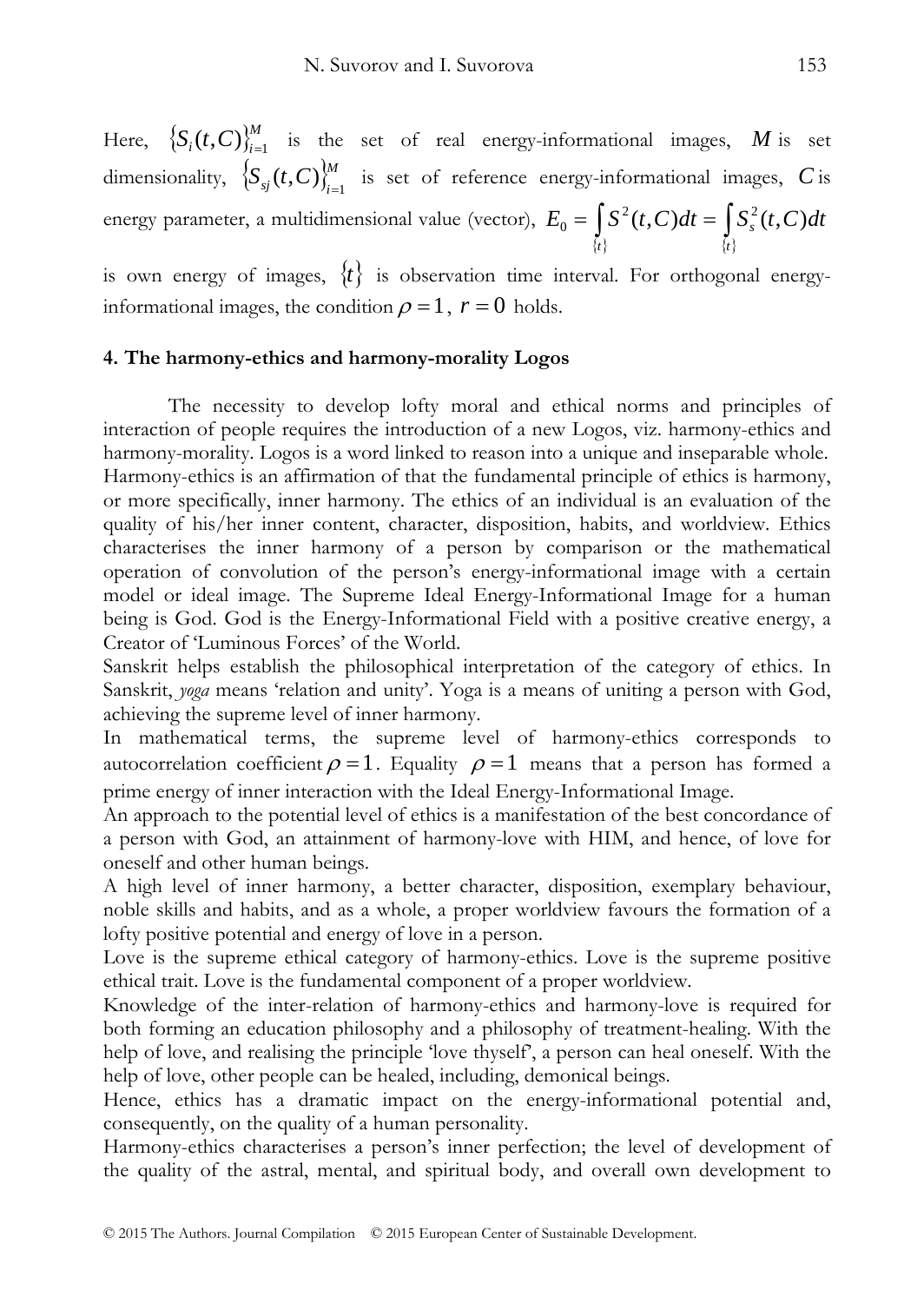increase harmony. The process of maximising inner harmony is the ethical perfection of the human personality. Thus, inner harmony of the human personality is the basis of harmony-ethics.

The external harmony of the human personality is the foundation of harmony-morality, moral principles, canons, laws, rules, codes, high norms of interaction and association of people during their joint vital activities.

If ethics defines the image and personal profile directly, morality characterises a person's social image, and one's ability to live among other people, and be helpful in a team and collective.

Taken together, ethics and morality define the holistic image of a human being, exposing one's individual and social fitness.

A high level of an individual's personal harmony is an inseparable union of inner and external harmony-ethics and harmony-morality.

Both in form and essence, inner and external harmony, and hence, harmony-ethics and harmony-morality differ significantly. Inner harmony is not external by definition. Similarly, ethics is not morality. These notions differ in essence and form.

In terms of mathematics, inner harmony and harmony-ethics are determined by the autocorrelation coefficient, whereas external harmony and harmony-morality are determined by the mutual correlation coefficient.

Harmony-ethics characterises the prime inner traits of human personality. The quality criterion is the level of harmony of a person with God, or the degree of affinity (correspondence) of a person's image to the Image of God.

Harmony-morality characterises the quality of interaction of people among themselves and the environment. The quality criterion is the Law of Conservation of Harmony, the CREATOR'S LAW [1].

The law of unity, the harmony of opposites, or the Law of Conservation of Harmony is formulated as follows: the total quantity of energy with the signs plus ('+') and minus ('−') should be balanced ('+' + '-' = 0), with the mutual correlation coefficient  $r = 0$ [4].

The CREATOR'S LAW defines the content of external harmony. The ideal external harmony is peace (calm) when a balance, equilibrium of opposing energies and opposing categories Yang-Ying is attained.

Moral improvement of a human personality is the process of maximising one's inner harmony.

THE LOGOS OF LORD THE GOD: 'An optimal variant of existence of the World and Antiworld is the 'golden mean' between energies of different polarities. Harmony should be in the first place, i.e. the number of pluses and minuses should be equal. This should be the goal. One should always strive to equilibrium of opposing principles, and this should be the optimal variant. Contradictions per se are necessary at all times because without them nothing can exist, there would be no change, and hence, life would be impossible. Certainly, the greater the contradictions the more speedy are the paces of transformation and change.' [1]

The commandment 'Do no harm' is the origin and foundation of proper moral principles of interaction of people. Medics have proven the vitality of this commandment by proclaiming and affirming the Hippocratic Oath.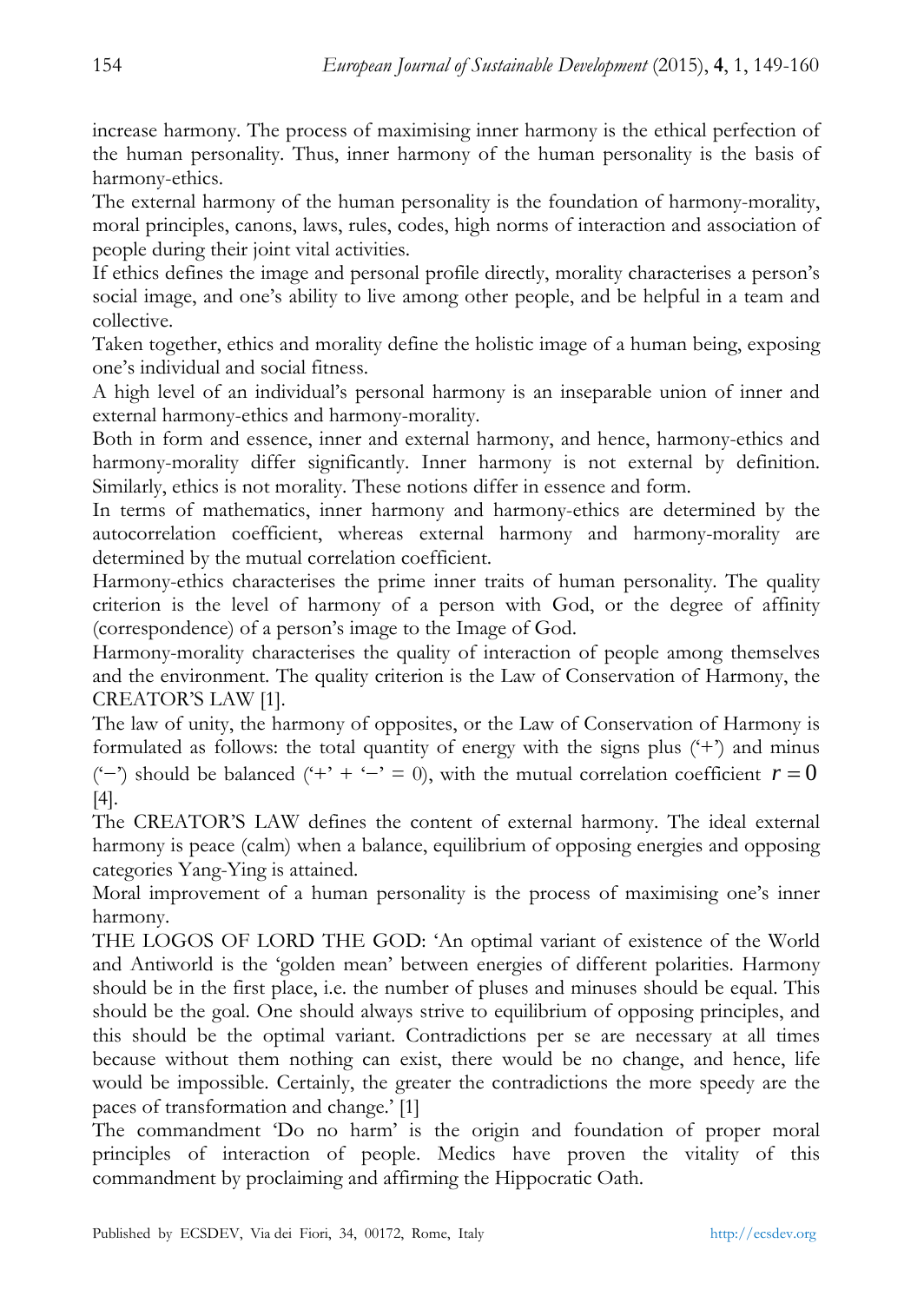THE LOGOS OF LORD THE GOD: 'A person should act so as not to harm another person.' [1]

The following Greek words illustrate well the meaning of the term 'morality':

<sup>ο</sup> συμβιβασμος (simvivazmos):

− concord, peace;

− conciliation, concordance;

− concession, compromise, conciliation (politics).

 $\eta \sigma \nu \mu \beta \iota \beta \alpha \sigma \eta$  (simvivasi): concord, peace.

συμβιβαζω (simvivazo): coordinate, settle, reconcile, bring into accord.

συμβιβαζομαι (simvivazome):

− be reconciled, bring to agreement, to compromise;

− to coincide, to be compatible.

Close in form to the above Greek words is the word  $\eta \sigma \nu \mu \beta \iota \alpha$  (simvia): wife, spouse – creator and keeper of the family hearth, calm, peace.

Easy disposition, tolerance, and humanity are the most important virtues of morality.

The Greek language has a wonderful word  $\eta \epsilon \gamma \kappa \rho \alpha \tau \epsilon \iota \alpha$  (engkratia) – abstention, moderation, restraint, composure, and tenacity. Engkratia means upbringing and selfeducation of appropriate inner qualities and traits, as well as the epoch of prolonged transition from an immoral Homo sapiens to the initial stage of development of a perfect human being, society and state.

The Latin word *tolerantia* is close in meaning to the Greek word *engkratia*. Tolerance (tolerance to other opinions, beliefs, and behaviour) is an important human trait for establishing harmonious principles of interaction between people.

Peace is the highest ethical category of harmony-morality. Peace and love are two fundamental components of a proper worldview.

In mathematical terms, the operation of optimisation of technical and improvement of anthropological energy-informational images and systems according to the maximum harmony criterion is reduced to solving the minimax problem: maximising the functional of the autocorrelation coefficient ( $\rho \rightarrow 1$ ) and minimising the functional of the mutual correlation coefficient ( $r \rightarrow 0$ ) to provide maximum quality and quantity of interaction energy.

Harmony unites in a whole such categories as high quality, optimality, and perfection. All things supreme and best are reduced to high-quality harmonised energy.

# **5. Energy and ethics**

The qualitative and quantitative indicators of the energy of interaction of people depend on their own energy and laws, and rules of ethics, in particular, harmony-ethics and harmony-morality. Mathematically, this statement is determined by the expression [4]  $E = mE_0(\rho - r)$ , where *E* is energy of full (inner and external) interaction; *m* is number of interacting individuals;  $E_0$  is the own energy of individuals;  $\rho$  is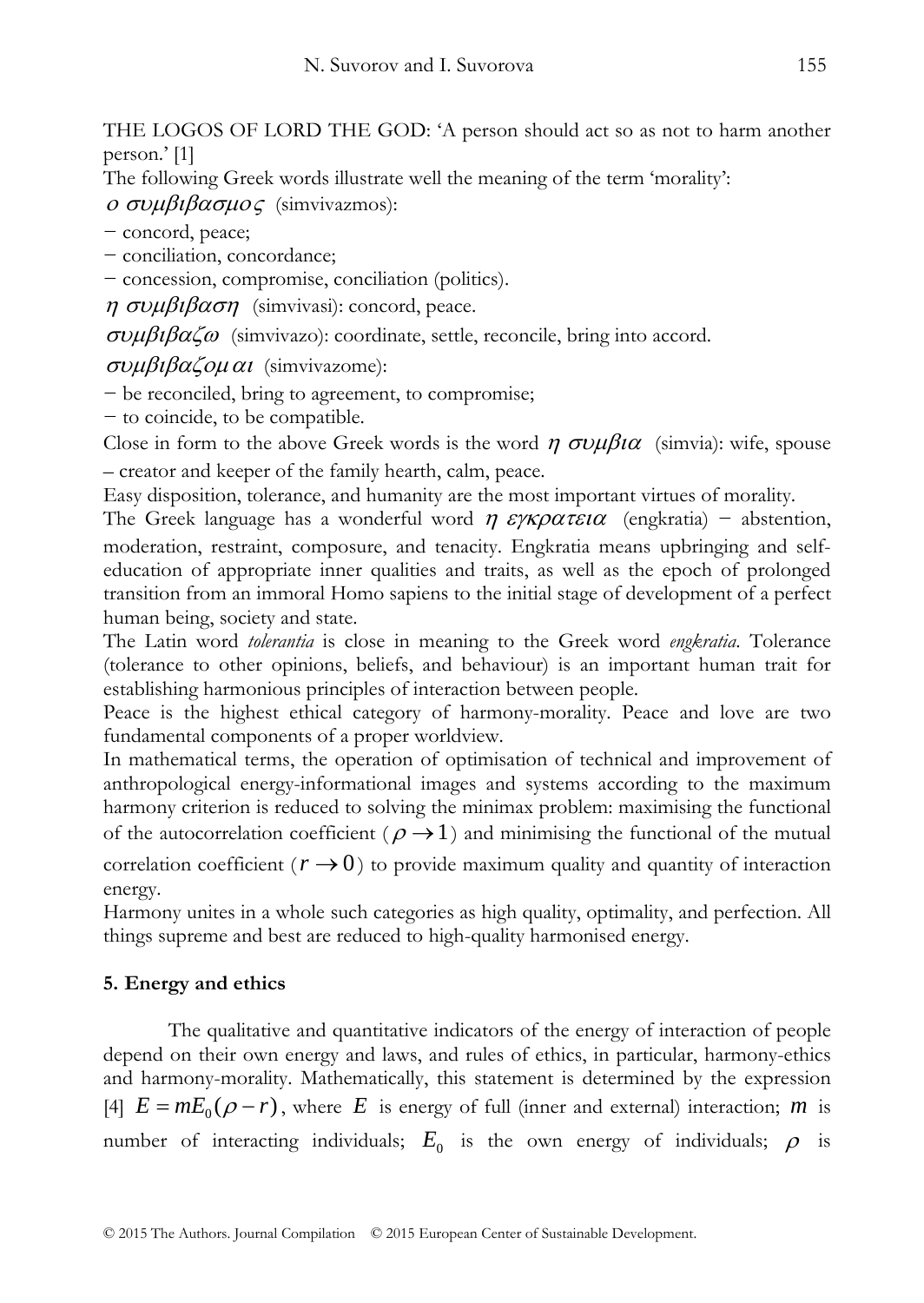autocorrelation coefficient determining inner harmony and harmony-ethics; *r* is mutual correlation coefficient determining external harmony and harmony-morality.

The energy of interaction includes the categories of quality and quantity. The quality of the energy of interaction is determined by inner and external harmony – the maximum of the autocorrelation coefficient  $\rho$  and the minimum of the mutual correlation coefficient *r* .

The maximum quantity of energy of interaction is determined by own energy  $E_0$ . The

highest quantitative value of energy of interaction  $E = E_0$  is provided by achieving the highest indicator of the quality of energy of images, and the highest indicator of their inner and external harmony:  $\rho \rightarrow 1$ ,  $r \rightarrow 0$ ,  $(\rho - r) \rightarrow 1$ , and hence, the supreme quality of images as a whole.

Orthogonal simple and complex energy-informational images possess supreme quality. Orthogonal images are potentially ideal harmonised energy-informational ones. They provide the highest indicators of inner and external harmony, and thereupon, the highest indicators of the quality and quantity of interaction energy.

Orthogonality of anthropological energy-informational images is provided by maximising harmony-ethics ( $\rho \rightarrow 1$ ) and harmony-morality ( $r \rightarrow 0$ ). Indicator ( $\rho - r$ ) of joint harmony-ethics and harmony-morality allows in mathematical form to determine the essence of good and evil, evolution-involution, and creation-destruction.

The given expression for the energy of interaction in mathematical form reflects the union, or in better terms, the merging and harmony of science and religion into one whole. Energy is the realm of study for science. Ethics should be formed by religion. Jointly, science and religion should help people form the requisite quality and quantity of interaction energy.

The ethical categories 'peace ( $r = 0$ ) and love ( $\rho = 1$ )' form the highest quality and quantity of energy of interaction of people  $E = mE_0(\rho - r) = mE_0$ , ensuring there at the focusing of individuals energy to a unique whole. Peace and love ensure formation of harmonised energy.

However, if the ethics and morality indicators are low ( $\rho \rightarrow 0, r \rightarrow 1$ ), then, at any arbitrary large values of  $m$  and  $E_0$ , the energy potential of a collective of individuals will be low or even negative, and this can result in its total self-destruction.

Any matter, including economics, cannot develop effectively without high-quality interaction energy and a prime human being. It is formed with the help of harmonyethics, harmony-morality, and a proper worldview. Harmonised energy, the dense energy of the physical body and the fine energy of human hearts, minds and souls is primary. Matter, as a result, is secondary.

A not idle inquiry is what kind of personal harmony should be established first – inner or external?

THE LOGOS OF LORD THE GOD: 'The wisest people are those who understand that, to build one's harmony, it is necessary first to build the harmony of one's environment. Otherwise, personal (inner) harmony will be unstable and temporal. It will be destructed due to energy links with an inharmonious environment.' [1]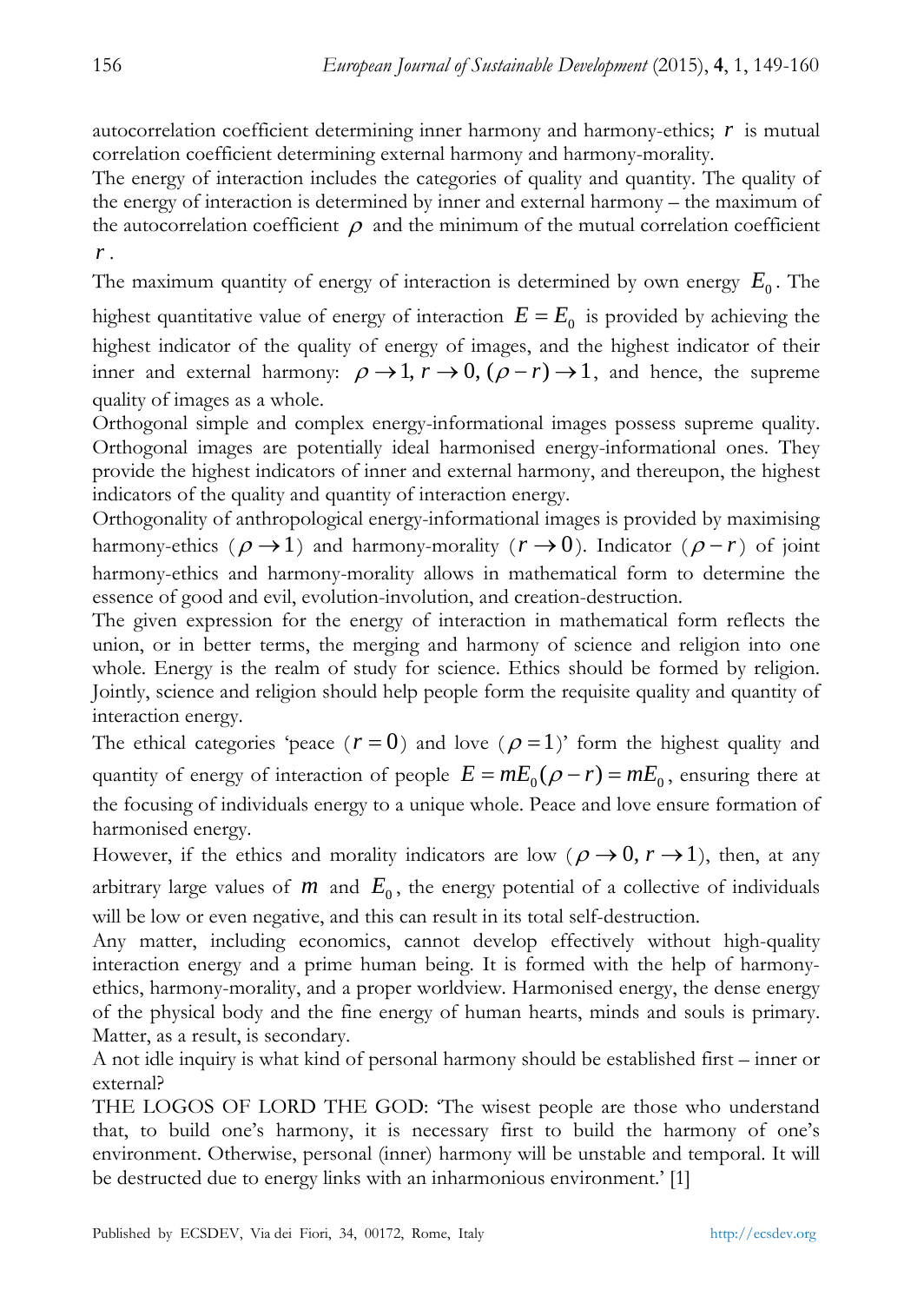Hence, external harmony, forming morality, moral principles, mutual communication principles, rules, laws, and codes of co-existence are primary.

However, external harmony is linked to inner harmony, and morality cannot exist without ethics. To transform oneself, intensive inner efforts are needed. It is known that the 'Kingdom of Truth' is inside us. The main source of knowledge is inside us. Open this source in yourself and all external circumstances will manifest themselves immediately according to the inner transformation. Inner transformation is a radical change in thoughts, feelings, desires, emotions, worldview, behaviour, character, and a continual process of drawing nearer to a model, an ideal, and an Image of Lord the God.

## **6. Worldview and Cosmotheory**

A human being can transform oneself to being a slave of desires and being preoccupied only with the matters of one's lower bodies. However, a human being has everything to be ones' own master, to know how to control both the lower and higher bodies, and to control the fine energy of creation, and the spiritual and psychic energy. It is necessary to learn how to subordinate malign desires to more lofty and spiritual ones.

All people have demonical elements to a different extent. Each person is given the chance of aspiring to harmony, perfection and transformation. Even overt demonical beings have chances to transform; however, their transformation requires prime harmony energy. Love contains such prime harmony energy.

The scientific results obtained are used, primarily, as a theoretical basis for formation – bringing up and educating a perfect human being, a human of the future. The possibility of formation of a perfect human personality is real due to the mathematical and philosophical substantiation of the perfection criterion. The general definition of a perfect human being, as a holistic complex energy-informational entity, is as follows.

According to the criterion of maximum harmony, a perfect human being is one who professes harmony and is focused on attaining ideal (full) harmony.

A version of the future exists, in which humanity will achieve the level of consciousness of a perfect human being – the consciousness of Christ.

In Greek, a perfect human being is  $\alpha \rho \iota \sigma \iota \sigma \rho$   $\alpha \nu \theta \rho \omega \pi o \zeta$  (aristos antropos). Having formed an  $\alpha \rho \rightarrow \alpha \nu \theta \rho \omega \pi \rho \sigma$ , one can be assured that, in the process of evolution, people will create a perfect state  $\alpha \rho \iota \sigma \tau \iota \sigma \rho \rho \alpha \tau \iota \sigma \rho \rho \rho$  (aristos kratos) and a perfect society  $\alpha\rho$ ιστοκρατια (aristokratia).

From the energy-informational viewpoint, the main mission of humans in Cosmos is generating high-quality harmonised energy. All human activity should be subordinated to solving this strategic problem. Solving the problem of creating prime energy demands the metamorphosis of Homo sapiens by changing the quality of human personality and transition to *aristos antropos.*

The saying is that there are no limits to perfection. This holds here because there are no limits to development of belief, spirituality, and harmony in humans.

The Lord said, 'To ascend, a person, above all things, has to achieve a high degree of harmony.' [1]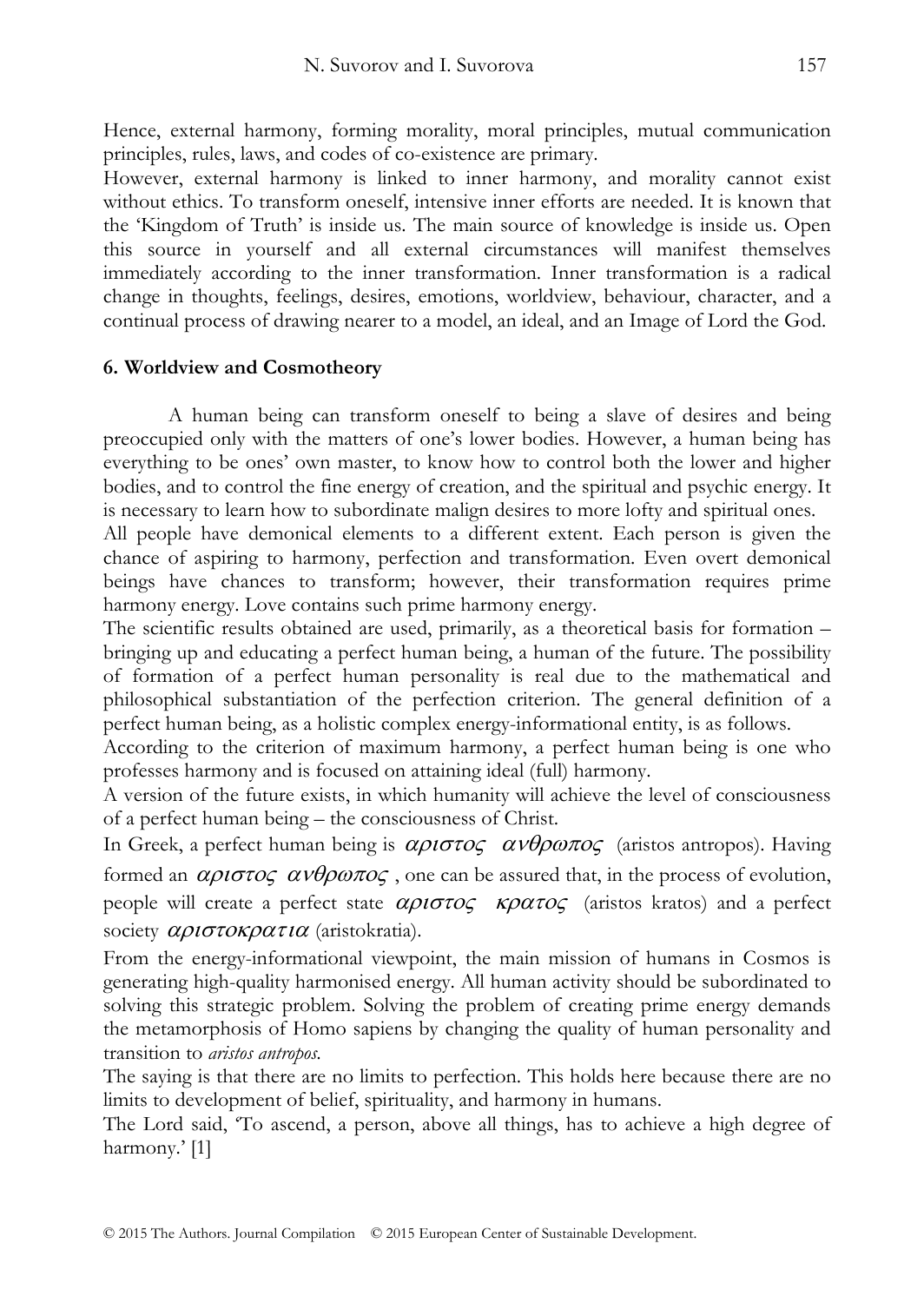Here, Jesus Christ explains, 'True harmony can exist only in the ABSOLUTE, but no one, even those whom you consider to be your gods, are not a model of complete harmony. These are only steps of approaching it, and one can ascend this ladder to infinity.' [1]

Developing the fundamentals of the theory of harmony allows formulating the essence of a proper worldview. The essential components of a proper worldview are the categories of belief, spirituality, and harmony. Hence, an evaluation of the quality and perfection of the human personality can be adjusted and developed based on cognising the essence of a worldview.

The Greek language provides a more keen insight into the content of the concept of worldview, which is universally vital for human beings. In Greek, worldview is η κοσμοθεωρια (kosmoteoria). The Greek word ο κοσμος (kosmos) means the following: Cosmos, Universe, world, society, nation, and people. Hence, Cosmo theory is the theory of development of people and the Universe [4]. People (cosmos) and the Universe (Cosmos) have the same name, and this is evidence of the wisdom of ancient Greeks. However, this is a theory intended not for today, but rather for the future. Presently, one can speak only about its concepts. Hence, the process of cognising the essence of the human personality and its major categories – quality and perfection – is infinite.

The research conducted allows formulating the strategy of a holistic and sustained development-evolution of a human being and humanity in the New Era – the 21st century, the new millennium, the Aquarius epoch.

The strategy of development-evolution of a human being and humanity consists in formation – upbringing and educating a perfect human professing a proper worldview, with the basic components of belief, spirituality, harmony-ethics, harmony-morality, harmony-peace, harmony-love, mutual understanding, patience, tolerance, personal and collective harmony, full harmony, and Christ's ethics.

A perfect human being can unite the ideas of national development of different countries, religions and nations into a unique whole to create an ERA of PEACE and LOVE. Hail to a perfect human!

# **Conclusions**

The ecological, socio-economic, cultural, and as a whole, systemic sustainable development of a nation and civilisation is inseparably associated with formation of a prime and perfect human personality.

Such a personality is maintained by a proper worldview, the basic components of which are belief, spirituality and harmony.

The basic components of a worldview are capable of ensuring prime energy of interaction and unification of the human being with the CREATOR, and with the GOD. We are willing, jointly with interested persons and organisations, to continue research in substantiating the strategy of integral and sustained development of Europe. We believe that in the EU countries, Ukraine, Russia and other countries it is necessary to establish perfection R&D and training centres to study harmony and apply it in practice.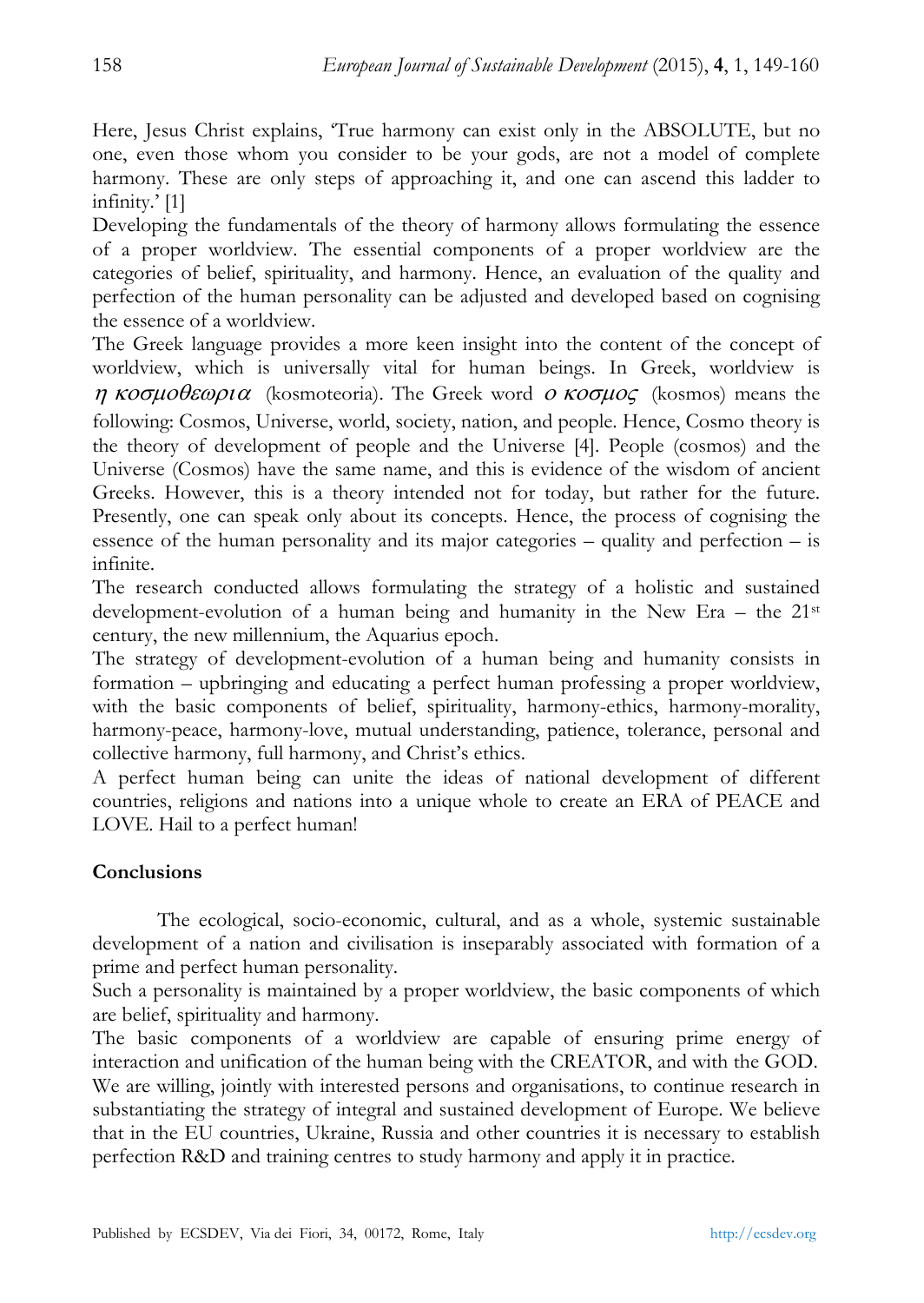#### **References:**

- Садецкий Т.А., Садецкий В.А. Большой Огонь Галактики И Мы. М.: Жоалино, Белые альвы, 1997. – 656с.
- Советский энциклопедический словарь. − М.: Сов. Энциклопедия, 1985. − 1600с.
- Суворов Н.П. Системы **каналообразования** и проводной связи. Учебник, Издательство МО СССР, 1991. – 412с.
- Суворов Н.П.  $A\rho\iota\sigma\tau o\varsigma \alpha\nu\theta\rho\omega\pi o\varsigma$  совершенный человек. М.: Э.РА, 2014. 304с.
- Суворов Н. П., Суворова И.Г. Введение в космотеорию Части I VII. Харьков: Издательство Шуст А.И. , 2001, 2002, 2003. – 172с.
- Суворов Н.П. Гармонический анализ как способ познания человека //Медична гідрологія та реабілітація. − 2003. − 1, №2 −С.100 −107; − 2004. − 2, №1 −С.91−102; − 2004. − 2, №2 −С.70 −79; − 2008. − 6, №4 −С.109 − 118; − 2009. − 7, №1 −С.103 − 109; − 2009. − 7, №4 −С.111  $-124$ ;  $-2010. - 8$ ,  $\text{Ne}1 - \text{C}24 - 30$ ;  $-2010. - 8$ ,  $\text{Ne}4 - \text{C}3 - 78$ .
- Суворов Н.П., Суворова И.Г. Концепции космотеории// Медична гідрологія та реабілітація. − 2004. − 2, №3 −С.58 −73; − 2004. − 2, №4 −С.84 − 95; − 2005. − 3, №1 −С.81 − 96; − 2005. − 3, №3 −С.63 − 87; − 2007. − 5, №1 −С.41 − 52; − 2008. − 6, №2 −С.86 − 94; − 2008. − 6, №3 −С.154 − 162; − 2012. − 10. №3 −С. 93 − 108; − 2012. −10. №4 −С. 61 − 90; − 2013. – 11. №2 – С. 46 – 50.
- Suvorova Iryna. Developing the theoretical foundations of system optimization for addressing effectively energy security issues to ensure the strategy of Europe's integrated and sustainable development. Paper presented at the Special Forum & Exhibition on BEST OF EAST − FOR

EASTERN PARTNERSHIP. November 28-30, 2011 WARSAW, Poland. 5<sup>th</sup> International FORUM Science & Technology Days Poland-East.

Попович І. Л. Стреслімітуючий адаптогенний механізм біологічної та лікувальної активності води Нафтуся. Монографія. − К.: Видавничий дім "Комп'ютерпрес", 2011. − 300с.

#### **Translating References into English:**

Sadetsky TA, VA Sadetsky Great Fire Galaxy And We. - M.: Zhoalino, White Alva, 1997. – 656p.

- Soviet Encyclopedic Dictionary. − Moscow: Sov. Encyclopedia, 1985. 1600p.
- Suvorov N.P. Channeling system and wired communications. Textbook Publisher USSR Ministry of Defense, 1991. − 412p.
- Suvorov N.P.  $Aριστος ανθρωπος The perfect man. M.: E.RA 2014. 304p.$
- Suvorov N.P., Suvorova I.G. Introduction to Cosmotheory. Part I − VII. − Kharkov: Publishing Shust A.I. , 2001, 2002, 2003. − 172p.
- Suvorov N.P. Harmonic analysis as a way of human cognition// Medical Hydrology and Rehabilitation. − 2003. − 1, №2 −С.100 −107; − 2004. − 2, №1 −С.91−102; − 2004. − 2, №2 −С.70 −79; − 2008. − 6, №4 −С.109 − 118; − 2009. − 7, №1 −С.103 − 109; − 2009. − 7, №4 −С.111 − 124; − 2010.  $- 8$ , №1  $-C.24 - 30$ ;  $- 2010$ .  $- 8$ , №4  $-C.73 - 78$ .
- Suvorov N.P., Suvorova I.G. The Cosmotheory conceptions//Medical Hydrology and Rehabilitation. . − 2004. − 2, №3 −С.58 −73; − 2004. − 2, №4 −С.84 − 95; − 2005. − 3, №1 −С.81 − 96; − 2005. − 3, №3 −С.63 − 87; − 2007. − 5, №1 −С.41 − 52; − 2008. − 6, №2 −С.86 − 94; − 2008. − 6, №3 −С.154 − 162; − 2012. − 10. №3 −С. 93 − 108; − 2012. −10. №4 −С. 61 − 90; − 2013. – 11.  $N_{2}2 - C.46 - 50.$
- Suvorova Iryna. Developing the theoretical foundations of system optimization for addressing effectively energy security issues to ensure the strategy of Europe's integrated and sustainable development. Paper presented at the Special Forum & Exhibition on BEST OF EAST − FOR

EASTERN PARTNERSHIP. November 28-30, 2011 WARSAW, Poland. 5<sup>th</sup> International FORUM Science & Technology Days Poland-East.